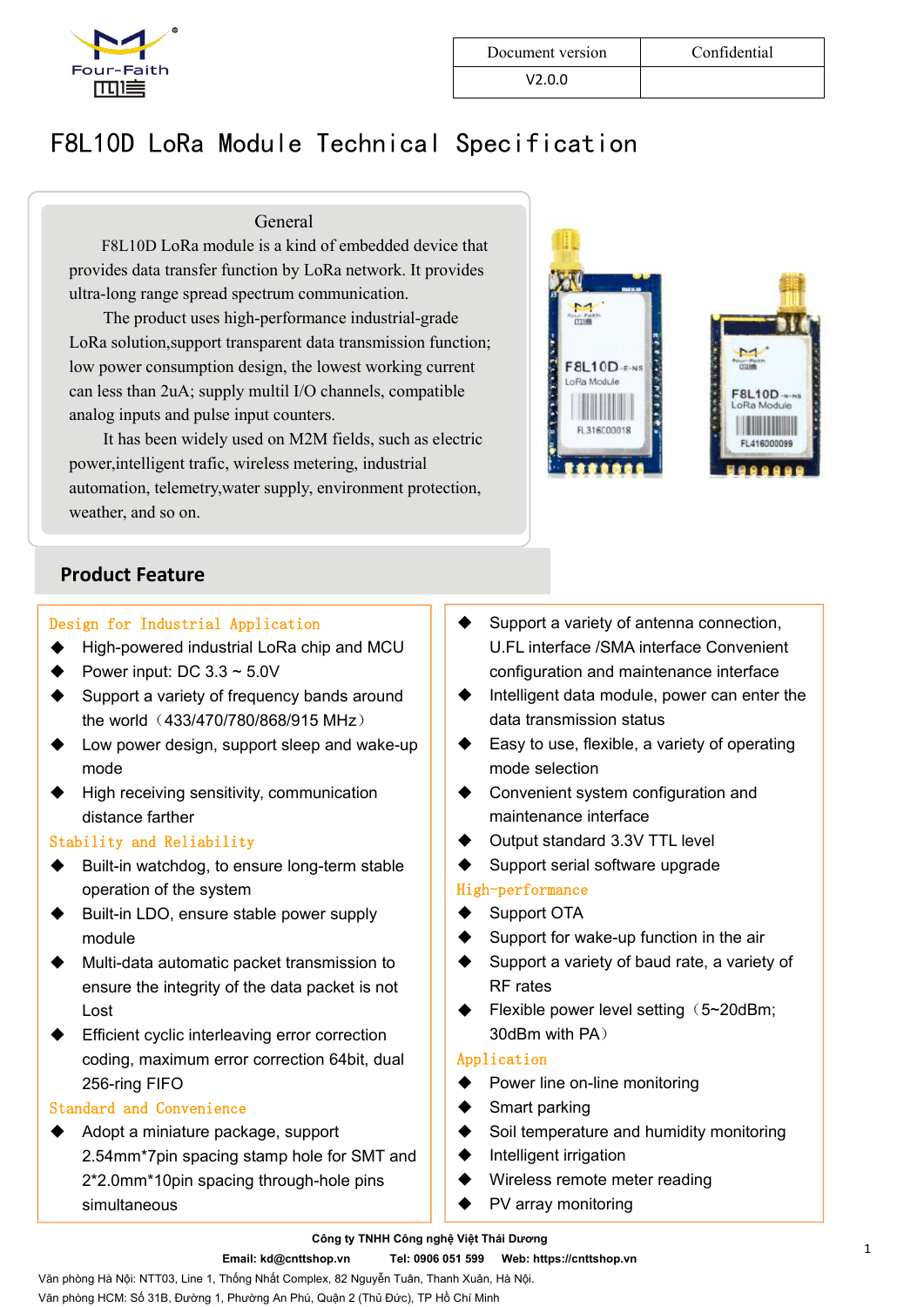| <b>Product Pecification</b>     |                                                                                                                      |  |  |  |  |
|---------------------------------|----------------------------------------------------------------------------------------------------------------------|--|--|--|--|
|                                 |                                                                                                                      |  |  |  |  |
|                                 |                                                                                                                      |  |  |  |  |
|                                 |                                                                                                                      |  |  |  |  |
|                                 |                                                                                                                      |  |  |  |  |
|                                 |                                                                                                                      |  |  |  |  |
| LoRa Specification              | • Communication Protocol and Band: 433/470/780/868/915 MHz                                                           |  |  |  |  |
|                                 | • Indoor/Urban Range: F8L10D-N:1km<br>F8L10D-E:2km                                                                   |  |  |  |  |
|                                 | • Outdoor/RF Line-of-Sight Range: F8L10D-N:3.5km    F8L10D-E:11.5km<br>• Transmit Power: F8L10D-N:20dBm(100mW)       |  |  |  |  |
|                                 | $F8L10D-E:30dBm(1W)$<br>• Receiver Sensitivity: -140dBm                                                              |  |  |  |  |
|                                 | • RF Data Rate: 6 level, (0.3, 0.6, 1.0, 1.8, 3.1, 5.5Kbps)                                                          |  |  |  |  |
|                                 | • Channels: 32                                                                                                       |  |  |  |  |
|                                 | • Max Serial Buffer Size: 4K Bytes                                                                                   |  |  |  |  |
| Interface type                  | • Data bits: 8                                                                                                       |  |  |  |  |
| <b>UART</b>                     | • Stop bits: 1, 2                                                                                                    |  |  |  |  |
|                                 | • Checksum: none, odd, even                                                                                          |  |  |  |  |
|                                 | • Baud rate: 300, 600, 1200, 2400, 4800, 9600, 19200, 38400, 57600,<br>115200 bps                                    |  |  |  |  |
| Antenna connector               | • SMA female / Antenna Pad/U.FL, the characteristic impedance of 50 ohms                                             |  |  |  |  |
| Package                         | • Support 2.54mm*7pin spacing stamp hole for SMT and 2*2.0mm*10pin spacing                                           |  |  |  |  |
|                                 | through-hole pins simultaneous                                                                                       |  |  |  |  |
|                                 | Note: There may be different components and interfaces in different model, please in kind prevail.                   |  |  |  |  |
| Power supply                    |                                                                                                                      |  |  |  |  |
|                                 | • Power Range: DC $3.3^{\circ}5V$                                                                                    |  |  |  |  |
| performance.                    | Note: F8L10D-E power supply voltage is less than 4V output power will be reduced, but little impact on the reception |  |  |  |  |
| Power Consumption               | • RX Mode: $\langle 22 \text{mA@3. 3VDC}$                                                                            |  |  |  |  |
|                                 | • TX Mode: $117^{\sim}129$ mA@3.3VDC(Maximum pulse current $\leq 150$ mA)                                            |  |  |  |  |
| F8L10D-N                        | • Timing wake up: $\langle 3.0uA@3.3VDC$                                                                             |  |  |  |  |
|                                 | • Deep Sleep: $\langle 2.0uA@3.3VDC$                                                                                 |  |  |  |  |
|                                 | • RX Mode: <22mA@5VDC                                                                                                |  |  |  |  |
| F8L10D-E                        | • TX Mode: 180~200mA@5VDC(Maximum pulse current≤400mA)                                                               |  |  |  |  |
|                                 | • Timing wake up: $\langle 3.0uA@5VDC$                                                                               |  |  |  |  |
|                                 | • Deep Sleep: $\langle 2.0uA@5VDC \rangle$                                                                           |  |  |  |  |
| <b>Physical Characteristics</b> | • Dimensions: 24.4x37.5x4.2 mm (Without antenna and connector)                                                       |  |  |  |  |
| F8L10D-N                        | • Weight: $5.0g$                                                                                                     |  |  |  |  |
| F8L10D-E                        | • Dimensions: 24.4x45.0x4.2 mm (Without antenna and connector)<br>$\bullet$ Weight: 8.0g                             |  |  |  |  |
| <b>Environmental Limits</b>     | • Operating Temperature: $-40^\circ + 85^\circ$ C $(-40^\circ + 185^\circ F)$                                        |  |  |  |  |
|                                 | • Storage Temperature: $-40^{\sim}+125^{\circ}$ C $(-40^{\sim}+257^{\circ}F)$                                        |  |  |  |  |
|                                 |                                                                                                                      |  |  |  |  |